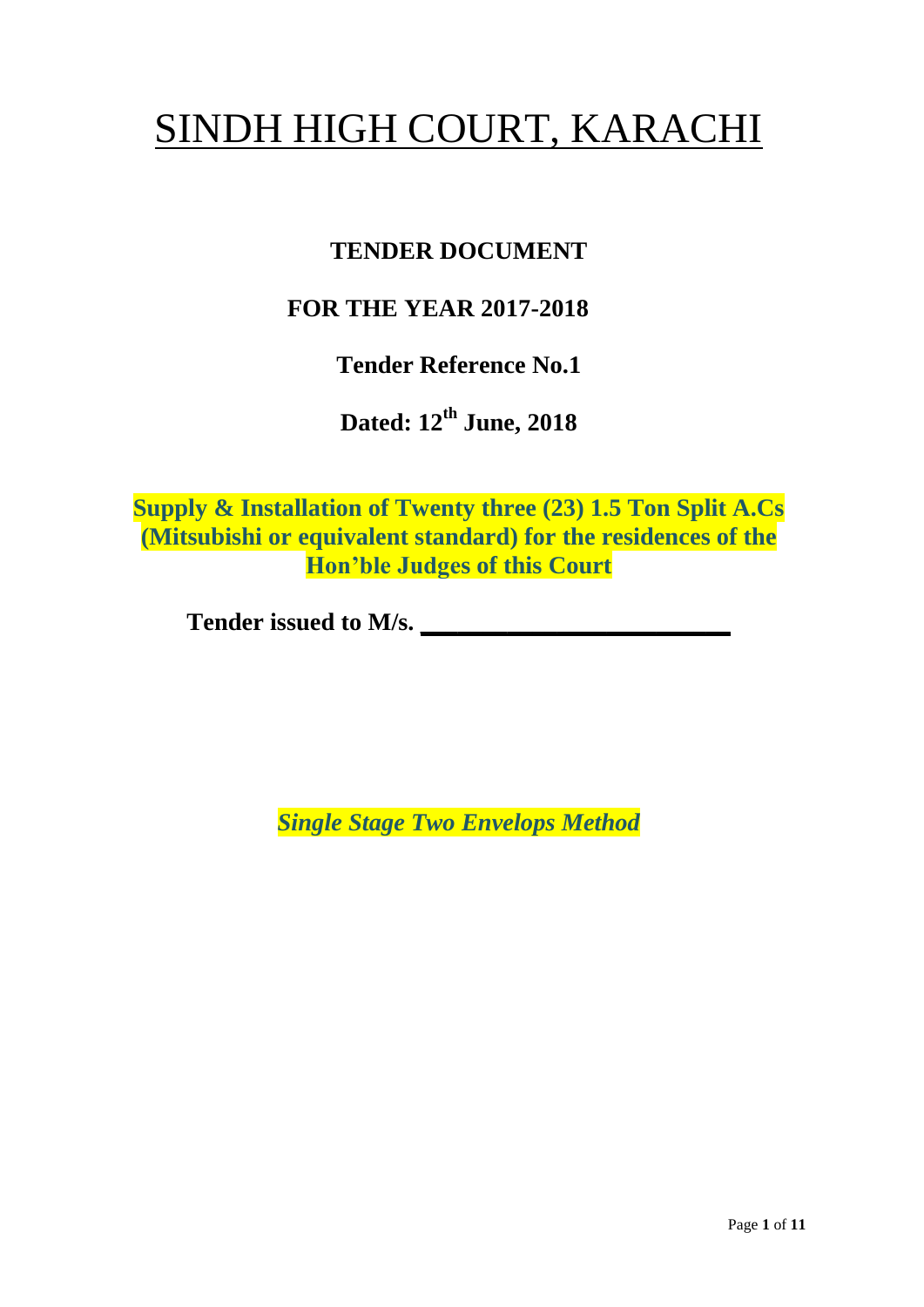#### **Contents**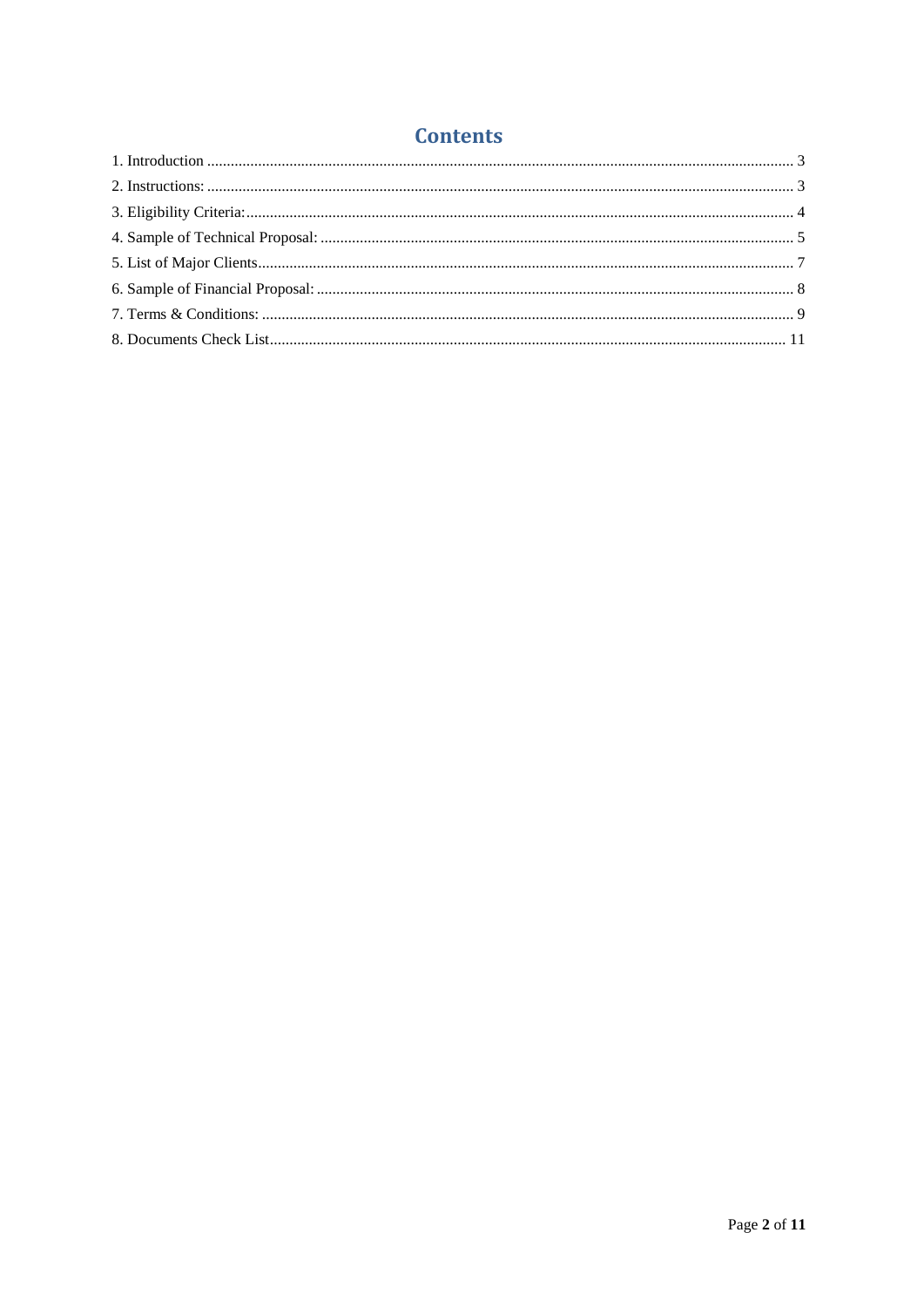#### <span id="page-2-0"></span>**1. Introduction**

Dear Tenderer:

The **SINDH HIGH COURT (SHC)** is the highest judicial institution of the province of [Sindh.](https://en.wikipedia.org/wiki/Sindh) We are interested to purchase **twenty three (23) 1.5 ton Split A.Cs (Mitsubishi or equivalent standard) for the residences of the Hon'ble Judges of this Court,** as mentioned in tender document, from your esteemed firm / agency. SHC reserves the right to increase/ decrease the quantities as per requirement in the light of availability of funds, as per rules.

Tender document which includes full details of items and other terms & conditions can be downloaded **free of cost** from [www.sindhhighcourt.gov.pk](http://www.sindhhighcourt.gov.pk/) and [www.spprasindh.gov.pk](http://www.spprasindh.gov.pk/)

You are requested to attach firm / agency profile etc. along with the Tender Document. **Financial Proposal should be submitted in sealed envelope along with bid security**.

SHC reserves the right to accept or reject any or all tender(s) or terminate proceedings at any stage in accordance to the rules & regulations framed by SPPRA.

#### <span id="page-2-1"></span>**2. Instructions:**

- (a) The Sindh High Court, Karachi (SHC) expects that aspirant vendors should furnish all the required documents to ensure a transparent and genuine presentation.
- (b) It is of utmost important to fill in the Tender Form in writing in ink or type. Do not leave any column/item blank. **If you want to leave the item/column un-answered please, write "Doesn't Apply/Doesn't Arise**'. If you need more space please attach a paper & clearly mention item/column name or number etc. that referred the column/item of the Tender Form.
- (c) Tender document which includes full details of items and other terms & conditions may be downloaded **free of cost** from [www.sindhhighcourt.gov.pk](http://www.sindhhighcourt.gov.pk/) and [www.spprasindh.gov.pk](http://www.spprasindh.gov.pk/)
- (d) The **last date to submit the Tender Document, separate technical & financial proposals in sealed envelopes is**  $29<sup>th</sup>$  **June, 2018 by 10:00 a.m.** in the Office of the Director General (Finance & Accounts), Sindh High Court, Karachi.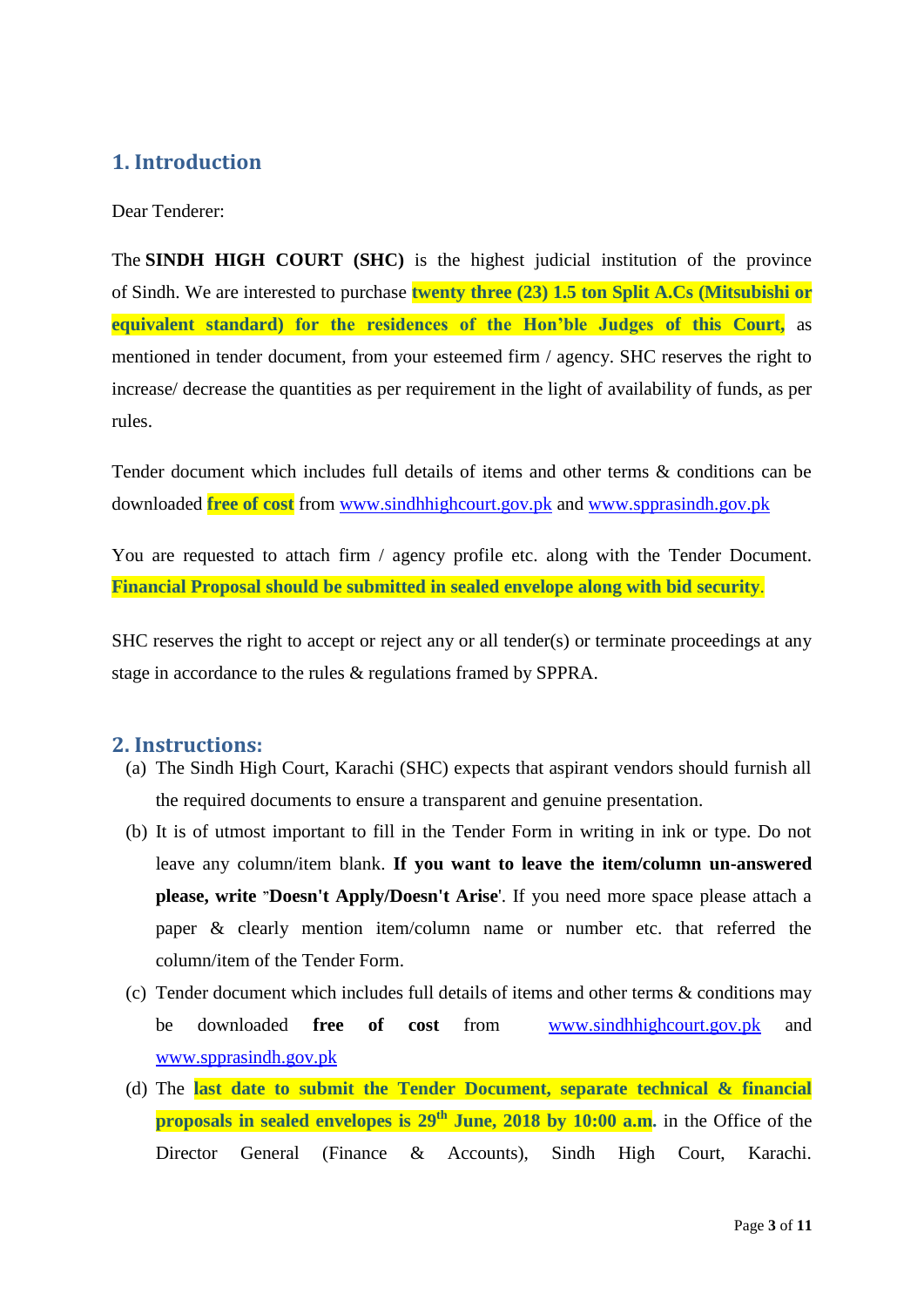**The technical proposals will be opened on the same day at 10:30 a.m.** in the presence of representatives who may care to attend. **Date and time of opening of financial proposals** of technically qualified bids will be communicated to successful bidders in advance.

- (e) **Bid Security of 1% of total charges** will be deposited along with Tender Document in shape of BID SECURITY FORM OR PAY ORDER IN THE FAVOUR OF REGISTRAR, SINDH HIGH COURT.
	- (f) Should you need further any assistance / guidance please feel free to contact Mr. Asif Samma, Office Associate Phone No. 021-99207776.

#### <span id="page-3-0"></span>**3. Eligibility Criteria:**

Copies of following documents must be attached in the following sequence.

| S.No.          | <b>Eligibility Criteria</b>                                                    | <b>Requirement</b> |
|----------------|--------------------------------------------------------------------------------|--------------------|
|                | Profile of company/ firm along with relevant documents                         | Mandatory          |
| 2              | Sales Tax Registration (copy required)                                         | Mandatory          |
| 3              | Income Tax Registration (copy required)                                        | Mandatory          |
| $\overline{4}$ | Certificate of dealership or sole distributor (copy required)                  | Mandatory          |
| 5              | Copies of at least five (05) purchase orders of similar nature during the last | Mandatory          |
|                | three years along with Completion Certificate for the work completed.          |                    |
| 6              | Undertaking on judicial stamp paper that firm has never been blacklisted       | Mandatory          |
|                | by any government semi government, autonomous and stated owned                 |                    |
|                | organization.                                                                  |                    |
|                | Average Financial turnover of at least Rs. 0.5 million per annum during        | Mandatory          |
|                | the last three years. (financial statement or bank statement or both are       |                    |
|                | required)                                                                      |                    |

It is undertaken that all the above mentioned documents have been attached in the sequence as mentioned above. We understand that in case of non-compliance, we would not be considered eligible for the tender.

| <b>Name</b>        |  |
|--------------------|--|
|                    |  |
|                    |  |
| <b>Designation</b> |  |
|                    |  |
|                    |  |
| <b>Cell Number</b> |  |
|                    |  |
| Signature & stamp  |  |
|                    |  |
|                    |  |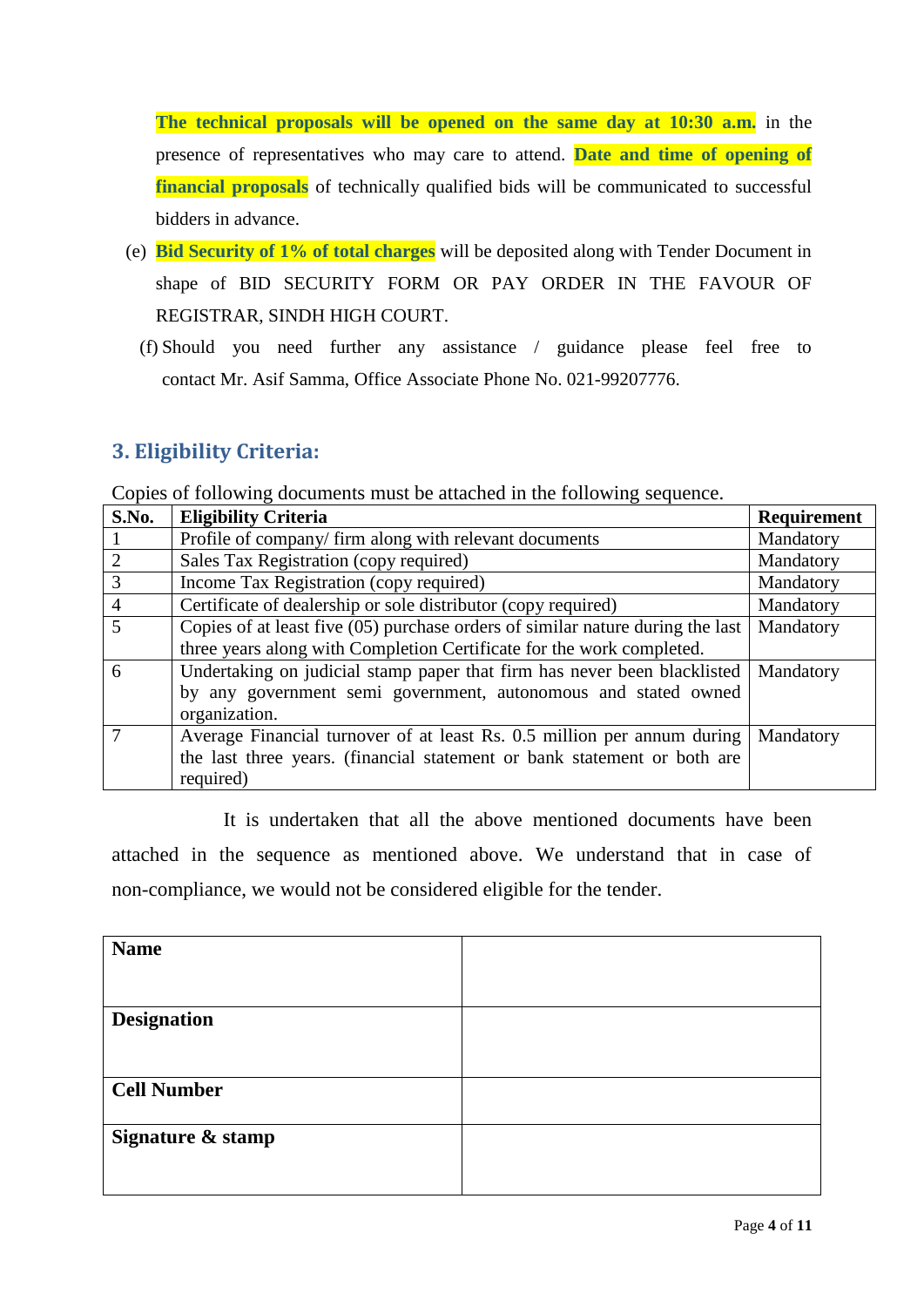#### <span id="page-4-0"></span>**4. Sample of Technical Proposal:**

**All sections of technical proposal must be filled/typed and no section may be left blank else technical proposal will not be considered.**

| <b>Brand Name</b>                             |                                              |
|-----------------------------------------------|----------------------------------------------|
|                                               |                                              |
| Make & Model                                  |                                              |
|                                               |                                              |
| <b>Country of Origin</b>                      |                                              |
|                                               |                                              |
| <b>Date of Launching of Model</b>             |                                              |
|                                               |                                              |
| Expected date/month/year of end of            |                                              |
| manufacturing of product                      |                                              |
| mentioning<br><b>Video</b><br>of model<br>the | Attach CD/DVD/UBS with technical proposal    |
| specifications of 1.5 ton Split A.Cs          |                                              |
| (maximum 5 minutes duration)                  |                                              |
| <b>Brochure</b>                               | Attach brochure highlighting the requirement |
|                                               | of Sindh High Court. (Mandatory)             |

| <b>Requirements of Sindh High Court</b> |                                                                 | <b>Specifications offered by</b><br>bidder<br>(kindly do not leave any<br>box blank, else technical<br>proposal will<br>be<br>not<br>considered) | <b>Compliance</b><br>(Yes/No) |
|-----------------------------------------|-----------------------------------------------------------------|--------------------------------------------------------------------------------------------------------------------------------------------------|-------------------------------|
| <b>Brand</b>                            | Mitsubishi<br>$\alpha$<br>equivalent standard                   |                                                                                                                                                  |                               |
| <b>Country of</b><br>Origin             | Japan/ Thailand/ UK/<br>USA or equivalent<br>standard           |                                                                                                                                                  |                               |
| $1.5$ Ton<br>Cooling<br>Capacity        |                                                                 |                                                                                                                                                  |                               |
| <b>Compressor</b><br><b>Type</b>        | Rotary<br>Japan/ Thailand/ UK/<br>USA or equivalent<br>standard |                                                                                                                                                  |                               |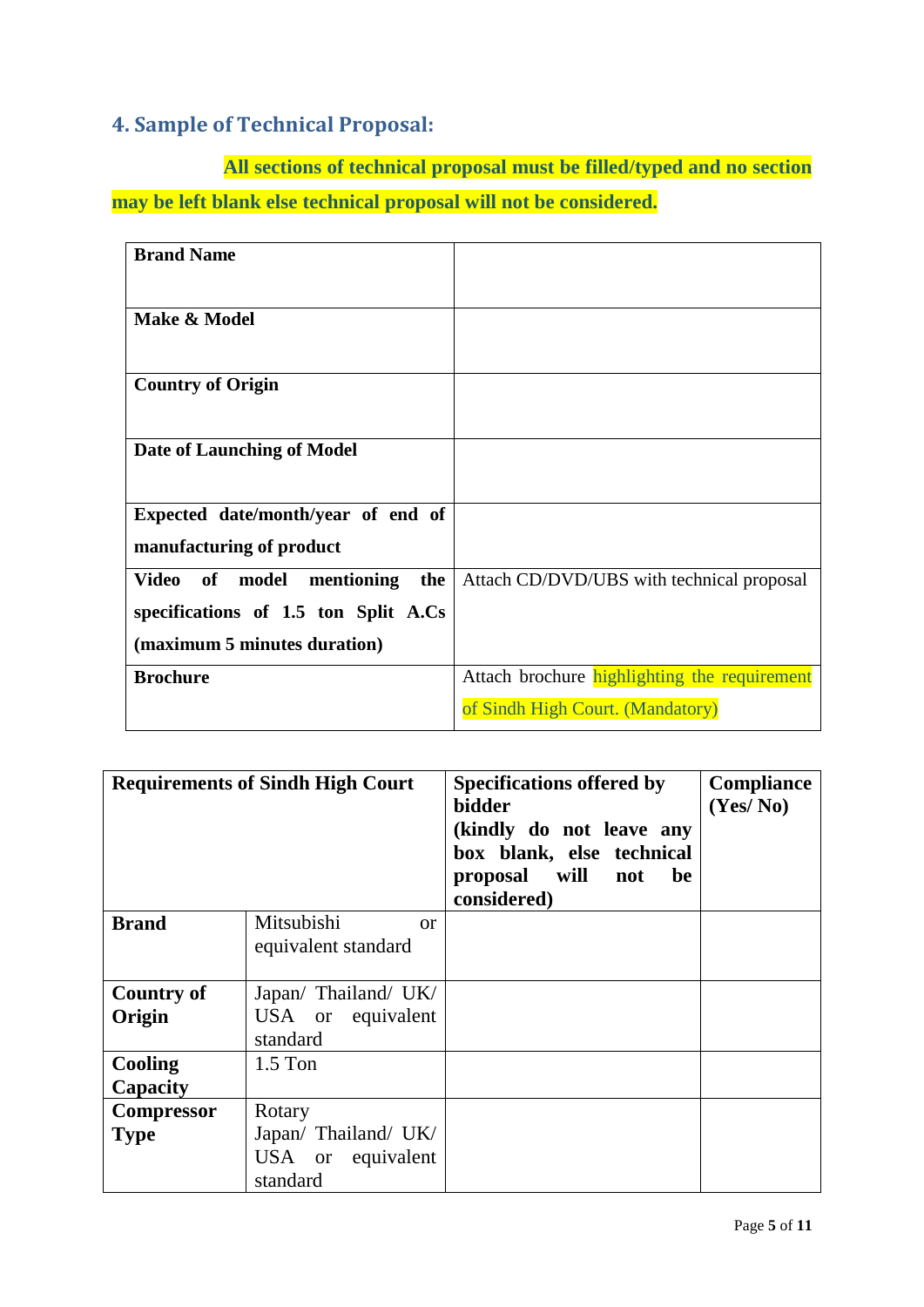| <b>Cooling</b>                         | 18000 BTU                                                                                                                                             |  |  |
|----------------------------------------|-------------------------------------------------------------------------------------------------------------------------------------------------------|--|--|
| <b>Cooling Coil</b>                    | Copper Pipe of 22<br>gauze                                                                                                                            |  |  |
| <b>Wide and</b><br><b>Long Airflow</b> | Required                                                                                                                                              |  |  |
| <b>Econo Cool</b>                      | Required                                                                                                                                              |  |  |
| <b>Warranty</b>                        | 3 years Compressor<br>and 1 year service $\&$<br>parts                                                                                                |  |  |
| End of the<br>year sale<br>products    | End of the year sale<br>products & products<br>whose manufacturing<br>have<br>been<br>discontinued<br>by<br>manufacturers would<br>not be acceptable. |  |  |
| <b>Parts</b>                           | Parts must be easily<br>available<br>the<br>in<br>market                                                                                              |  |  |

Kindly provide the information of main clients/ companies/ government organizations to whom you have supplied the above mentioned brand/ model of Split A.Cs which you are offering to Sindh High Court.

It is undertaken that all the sections of technical proposal have been filled typed. We understand that in case of properly filled/ typed. We understand that in case of non-compliance, our technical proposal would not be considered.

| <b>Name</b>        |  |
|--------------------|--|
| <b>Designation</b> |  |
| <b>Cell Number</b> |  |
| Signature & stamp  |  |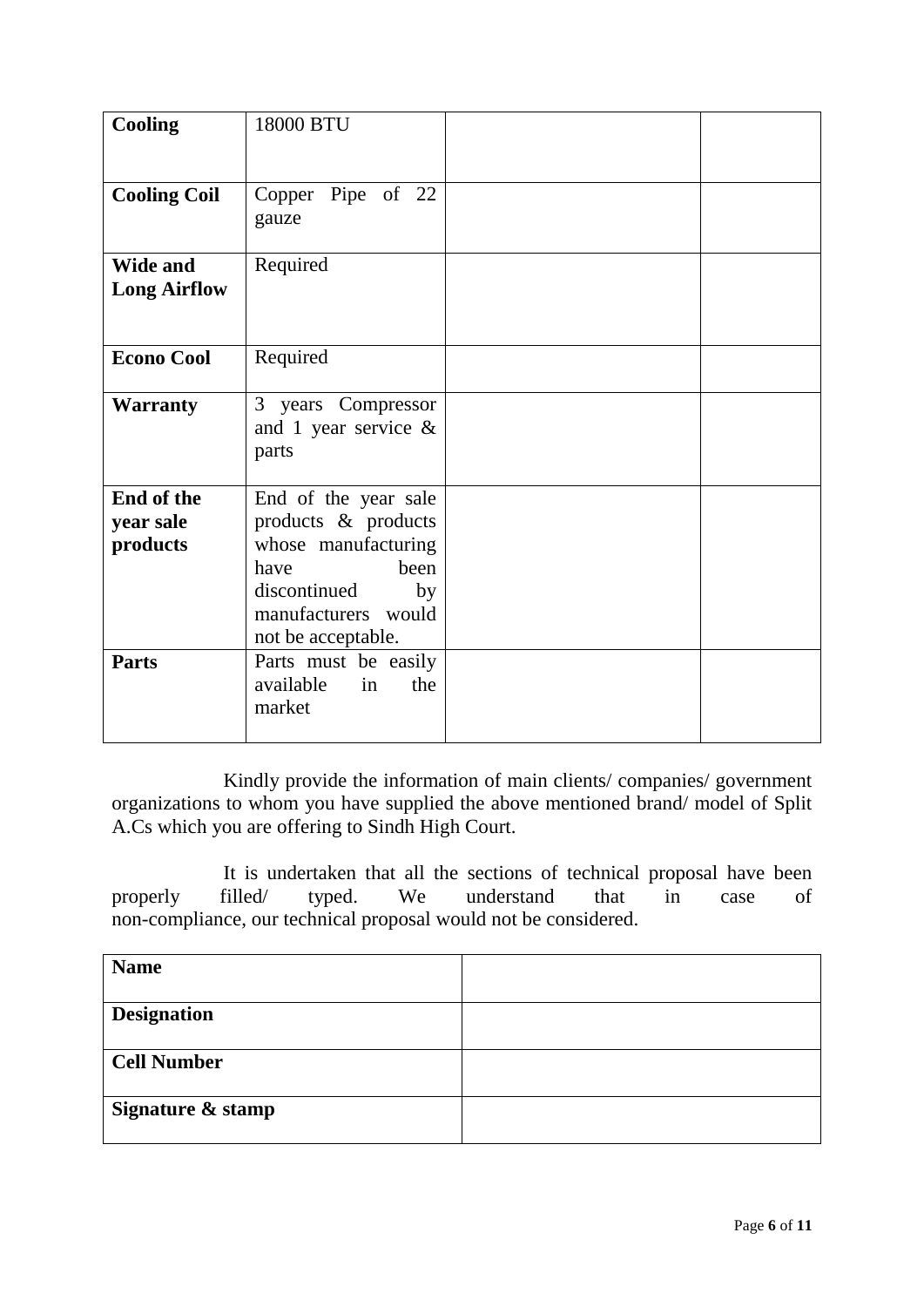## <span id="page-6-0"></span>**5. List of Major Clients**

| S.No           | Name of<br>Company | <b>Name of Contact</b><br>Person | Cell No | <b>Address</b> |
|----------------|--------------------|----------------------------------|---------|----------------|
| $\overline{1}$ |                    |                                  |         |                |
|                |                    |                                  |         |                |
| $\overline{2}$ |                    |                                  |         |                |
|                |                    |                                  |         |                |
| $\overline{3}$ |                    |                                  |         |                |
|                |                    |                                  |         |                |
| $\overline{4}$ |                    |                                  |         |                |
| $\overline{5}$ |                    |                                  |         |                |
|                |                    |                                  |         |                |
| $\overline{6}$ |                    |                                  |         |                |

It is undertaken that the above mentioned required information have filled/ typed. We understand that in case of been filled/ typed. We understand that in case of non-compliance, our tender would not be considered.

| <b>Name</b>        |  |
|--------------------|--|
| <b>Designation</b> |  |
| <b>Cell Number</b> |  |
|                    |  |
| Signature & stamp  |  |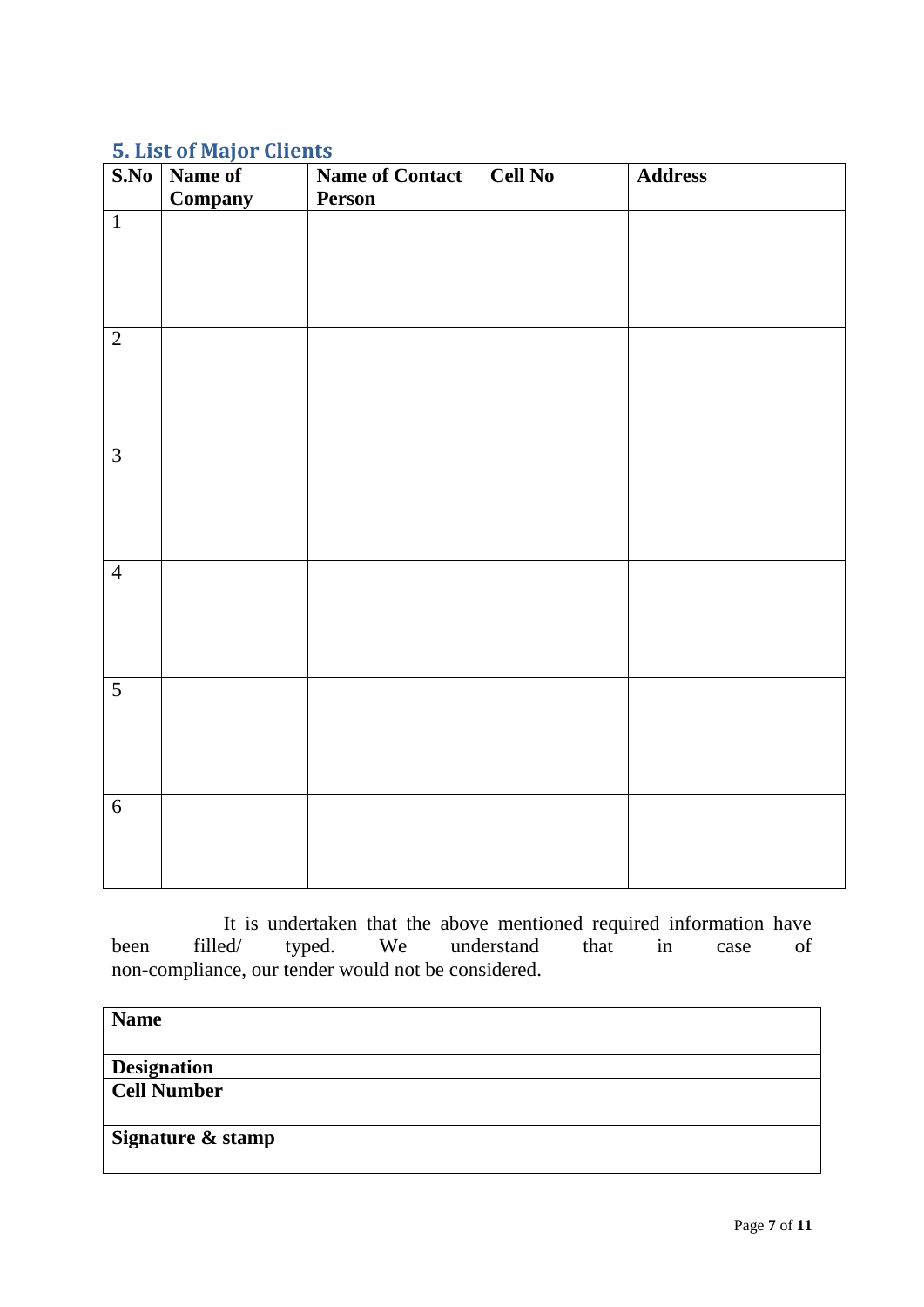#### <span id="page-7-0"></span>**6. Sample of Financial Proposal:**

- **1. Financial proposal should be sealed in separate envelope.**
- **2. Rates should be inclusive of all types of taxes.**
- **3. Per unit rates should be inclusive of installation, installation material, transportation within Karachi and any other charges.**

| <b>Particulars</b>                               | Price inclusive of all taxes, transportation,<br>installation etc (in words & figure) |
|--------------------------------------------------|---------------------------------------------------------------------------------------|
|                                                  | Rs.                                                                                   |
| Per unit cost of 1.5 ton Split A.C.<br>in figure |                                                                                       |
| Per unit cost of 1.5 ton Split A.C<br>in words   |                                                                                       |

It is undertaken that **financial proposal has been sealed in separate envelop along with 1% bid security**. We understand that in case of non-compliance, our financial proposal would not be considered.

| <b>Name</b>        |  |
|--------------------|--|
|                    |  |
| <b>Designation</b> |  |
|                    |  |
| <b>Cell Number</b> |  |
|                    |  |
| Signature & stamp  |  |
|                    |  |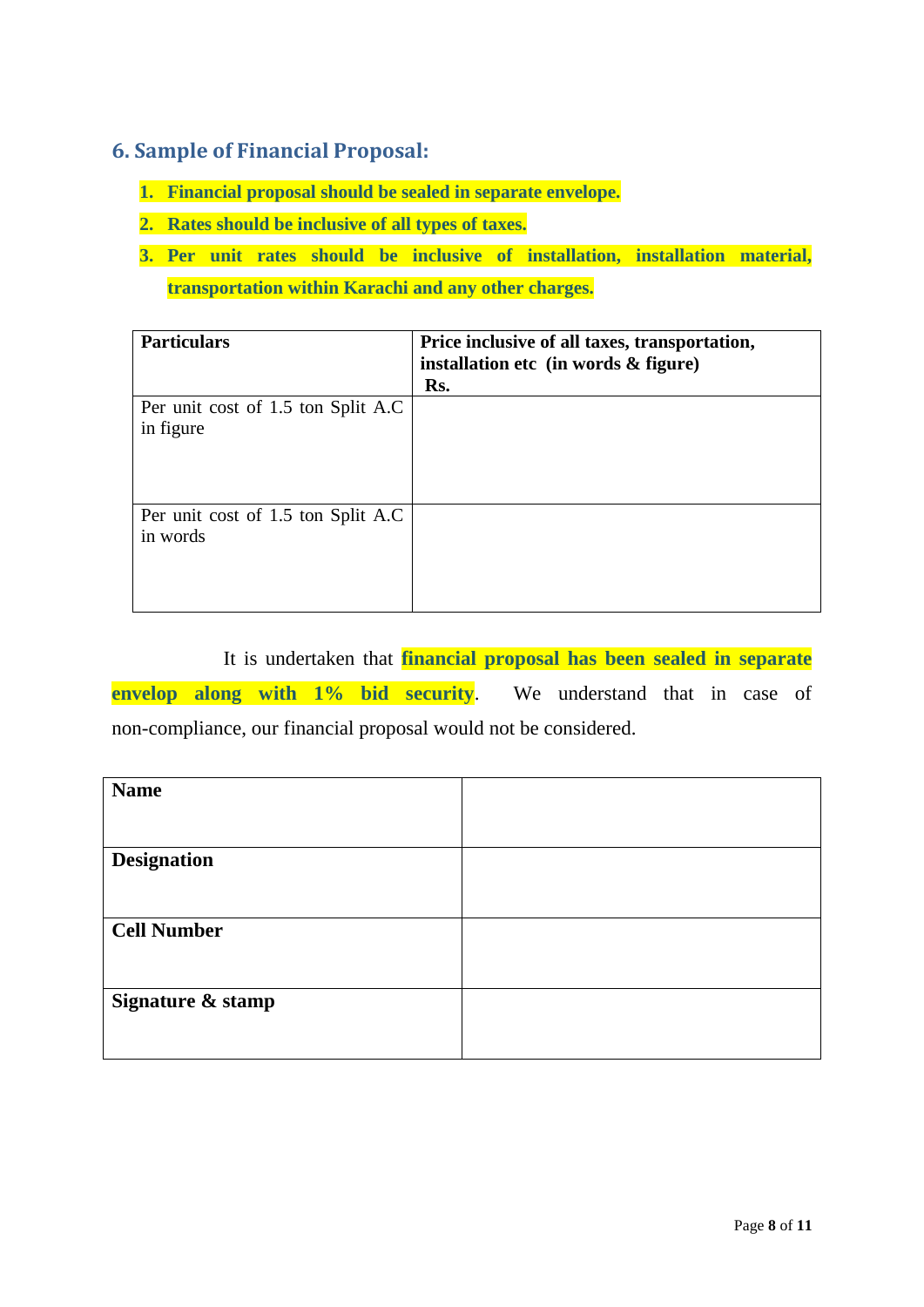#### <span id="page-8-0"></span>**7. Terms & Conditions:**

- 1. **Bidding Method**: **Single Stage-Two Envelopes** method will be adopted for bidding process as per SPPRA Rules.
- 2. **Validity Period:** The procurement contract will be awarded within bid **validity period i.e. 90 days** as per SPRRA Rules.
- 3. **Issuance of Purchase Order**: Purchase Order shall be issued from the office of the Assistant Registrar (Budget Branch) of Sindh High Court.
- 4. **Receiving/Acceptance of Purchase Order:** The vendor will sign the copy of the Purchase Order as acknowledgement.
- 5. **Time of Delivery of Good:** The delivery should be made by the supplier as per purchase order.
- 6. **Delayed Delivery:** 2% penalty of the total amount will be imposed per day for which the company/firm/agency failed to deliver within the delivery/execution period.
- 7. **Inspection:** Physical inspection will be carried out by Assistant Registrar, Resident-II Branch of SHC. Ordered material is subject to final inspection at the time of delivery.
- 8. **Quantity Delivered:** Competent Authority reserves the right to increase/decrease the quantity as per requirement and availability of funds, as per rules.
- 9. **Payment Term:** Payment shall not be made in advance and against partial deliveries.
- 10. **Condition of Goods**: All items must meet in all respects with the specifications & conditions of the Order and must be in good condition & conform to the best industrial quality standards; otherwise they will be liable to be rejected as per rules.
- 11. **Rejection of Goods:** We reserve the right to cancel any or all the items if material is not in accordance with our specification or if the delivery is delayed.
- 12. **Disclosure of Confidential Script/Material:** All rights reserve with the SHC and no information either in written/electronic media/copying form should be disseminated without the permission of the authority.
- 13. **Submission of Bills/Invoices:** Invoice/bill, Purchase Order & Delivery Challan should be submitted in the office of Assistant Registrar (Budget Branch) of Sindh High Court.
- 14. **Bid Security:** All bids must be accompanied by an earnest money/ security of **1% of total bid amount**. The bid security of unsuccessful bidder will be released by SHC after award of work or after expiry of bid validity period as per rules whereas the bid security money of successful bidder will be released after delivery of product.
- 15. **Price / Rate:** Price / rate must be quoted on Bill of Quantity Form only and submitted in sealed envelope. Price/ rate shall include all taxes, duties, levies, charges, insurance, freight, transportation etc. All currency in the proposal shall be quoted in Pakistani Rupees (PKR). The Bid prices and rates are fixed during contract and under no circumstance shall any contractor be entitled to claim enhanced rates for any item in this contract.
- 16. **Resolution of Differences:** In case of any difference or dispute arises between the parties, the same shall be dealt with as per rules.
- 17. **Rules, Regulations & Policies:** All rules, regulations and policies will be governed in accordance to the SPPRA.
- 18. **General Sales Tax:** General Sales Tax will be paid on applicable items only by the company/firm/agency.
- 19. **Rights:** SHC reserve the right to accept or reject any or all tender(s) or terminate proceedings at any stage in accordance to the rules & regulations framed by SPPRA.
- 20. **Mistakes in Calculation:** The contractor/ supplier will be liable for any mistakes in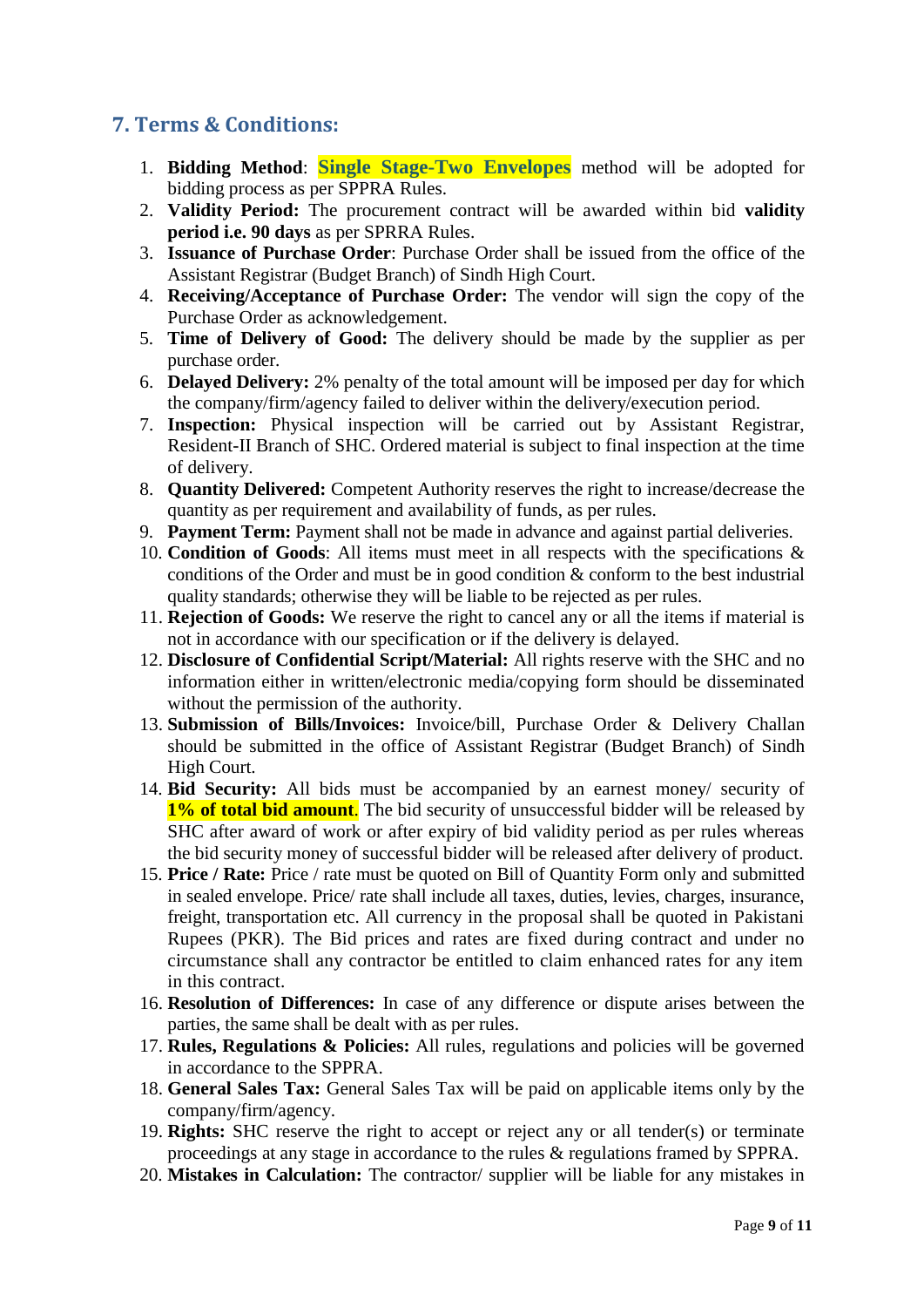calculation of price/ rate and amount and shall be liable to suffer the loss arises at any stage of contract, due to mistakes in calculation or tax rates.

- 21. **Government tax(es), levi(es) and charges(s)**: All Government taxes (including Income tax and stamp duty), levies and charges will be charged as per applicable rates / denomination of Purchase / Work Order.
- 22. **Stamp Duty**: Stamp duty will be levied as per rules.
- 23. **Other**: SSPRA Rules will be followed for all other terms and conditions not specified/ mentioned/ ambiguous in this tender document. Kindly read SPPRA Rules available on [www.spprasindh.gov.pk](http://www.spprasindh.gov.pk/) for further details.

It is hereby certified that the terms and conditions have been read, agreed upon and signed. **Name:**

| <b>Name:</b>        |  |
|---------------------|--|
|                     |  |
|                     |  |
|                     |  |
| <b>Designation:</b> |  |
|                     |  |
|                     |  |
|                     |  |
| Signature & stamp   |  |
|                     |  |
|                     |  |
|                     |  |
| <b>Cell No</b>      |  |
|                     |  |
|                     |  |
|                     |  |
|                     |  |

It is hereby certified that the terms and conditions have been read, agreed upon and signed.

| M/s.                         |  |
|------------------------------|--|
| Year of Establishment        |  |
| Name of contact Person       |  |
| Address                      |  |
| Sales Tax Registration No.   |  |
| National Tax No.             |  |
| Telephone No.                |  |
| Banker's Name and Account No |  |

Stamp & Signature